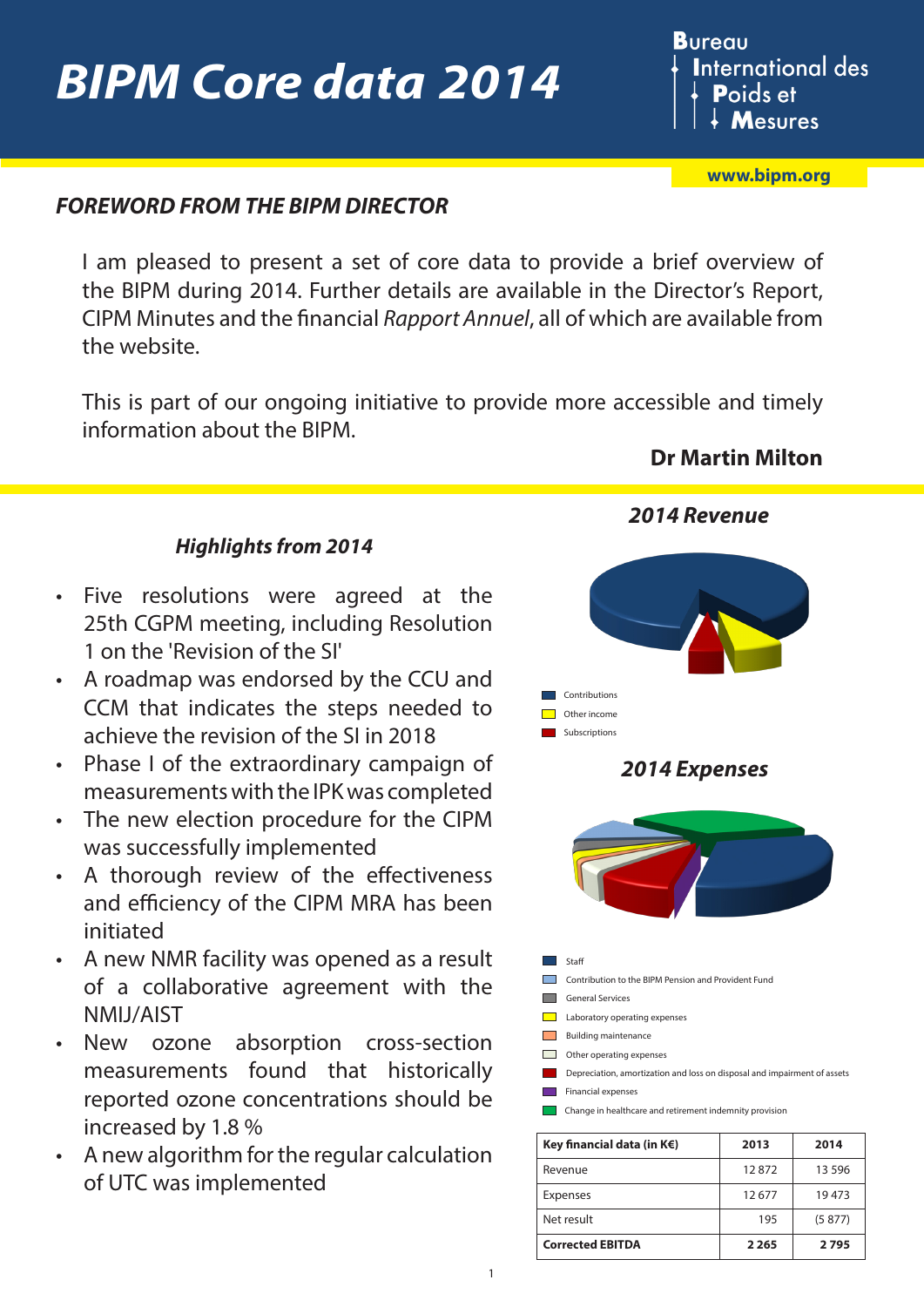### **Finance**



| in k $\epsilon$<br>20000 |      |      |      |      |      |
|--------------------------|------|------|------|------|------|
| 18000                    |      |      |      |      |      |
| 16000                    |      |      |      |      |      |
| 14000                    |      |      |      |      |      |
| 12000                    |      |      |      |      |      |
| 10000                    |      |      |      |      |      |
| 8000                     |      |      |      |      |      |
| 6000                     |      |      |      |      |      |
| 4000                     |      |      |      |      |      |
| 2000                     |      |      |      |      |      |
| 0                        |      |      |      |      |      |
|                          | 2010 | 2011 | 2012 | 2013 | 2014 |

| in $k \in$      | 2010   | 2011  | 2012   | 2013  | 2014  |
|-----------------|--------|-------|--------|-------|-------|
| Contributions*  | 11 251 | 11590 | 11875  | 11744 | 11885 |
| Subscriptions** | 261    | 271   | 320    | 530   | 702   |
| Other income    | 939    | 986   | 998    | 598   | 1009  |
| <b>Total</b>    | 12451  | 12847 | 13 193 | 12872 | 13596 |

For detailed information on Finance, please refer to the Financial Statements and the notes included in the *[Rapport annuel aux Gouvernements des Hautes](http://www.bipm.org/utils/common/pdf/rapport-annuel/Rapport-annuel-BIPM-2014.pdf) [Parties Contractantes](http://www.bipm.org/utils/common/pdf/rapport-annuel/Rapport-annuel-BIPM-2014.pdf)* available on the BIPM website

\*Contributions from Member States

\*\*Subscriptions from Associates of the CGPM



| Staff at 31st December |  |
|------------------------|--|
|------------------------|--|

|                       | 2010 | 2011 | 2012 | 2013 | 2014 |
|-----------------------|------|------|------|------|------|
| Indefinite-term staff | 73   | 72   | 73   | 72   | 70   |
| Fixed-term staff      |      |      |      |      |      |

| in k€                                                                          | 2010     | 2011     | 2012     | 2013   | 2014    |
|--------------------------------------------------------------------------------|----------|----------|----------|--------|---------|
| <b>Staff</b>                                                                   | 6572     | 6611     | 7358     | 6208   | 6 1 4 5 |
| Change in healthcare and<br>retirement indemnity<br>provision                  | $\Omega$ | $\Omega$ | $\Omega$ | (213)  | 6961    |
| Contribution to the BIPM<br>Pension and Provident Fund                         | 2338     | 2 2 7 0  | 2369     | 2329   | 2 2 5 1 |
| General Services                                                               | 1 1 1 7  | 1 0 9 2  | 958      | 987    | 844     |
| Laboratory operating<br>expenses                                               | 558      | 574      | 372      | 595    | 540     |
| <b>Building maintenance</b>                                                    | 262      | 260      | 235      | 261    | 258     |
| Other operating expenses                                                       | 163      | 240      | 103      | 653    | 763     |
| Depreciation, amortization<br>and loss on disposal and<br>impairment of assets | 2612     | 2851     | 5 4 4 4  | 1833   | 1708    |
| <b>Financial expenses</b>                                                      | 32       | 8        | 8        | 24     | 3       |
| <b>Total</b>                                                                   | 13 6 54  | 13 906   | 16847    | 12 677 | 19473   |

#### Member States and Associates of the CGPM at 31st December



The 2014 figure for Member States corrects for the exclusion of the Dominican Republic at the end of the year.

#### Revenue **Expenses**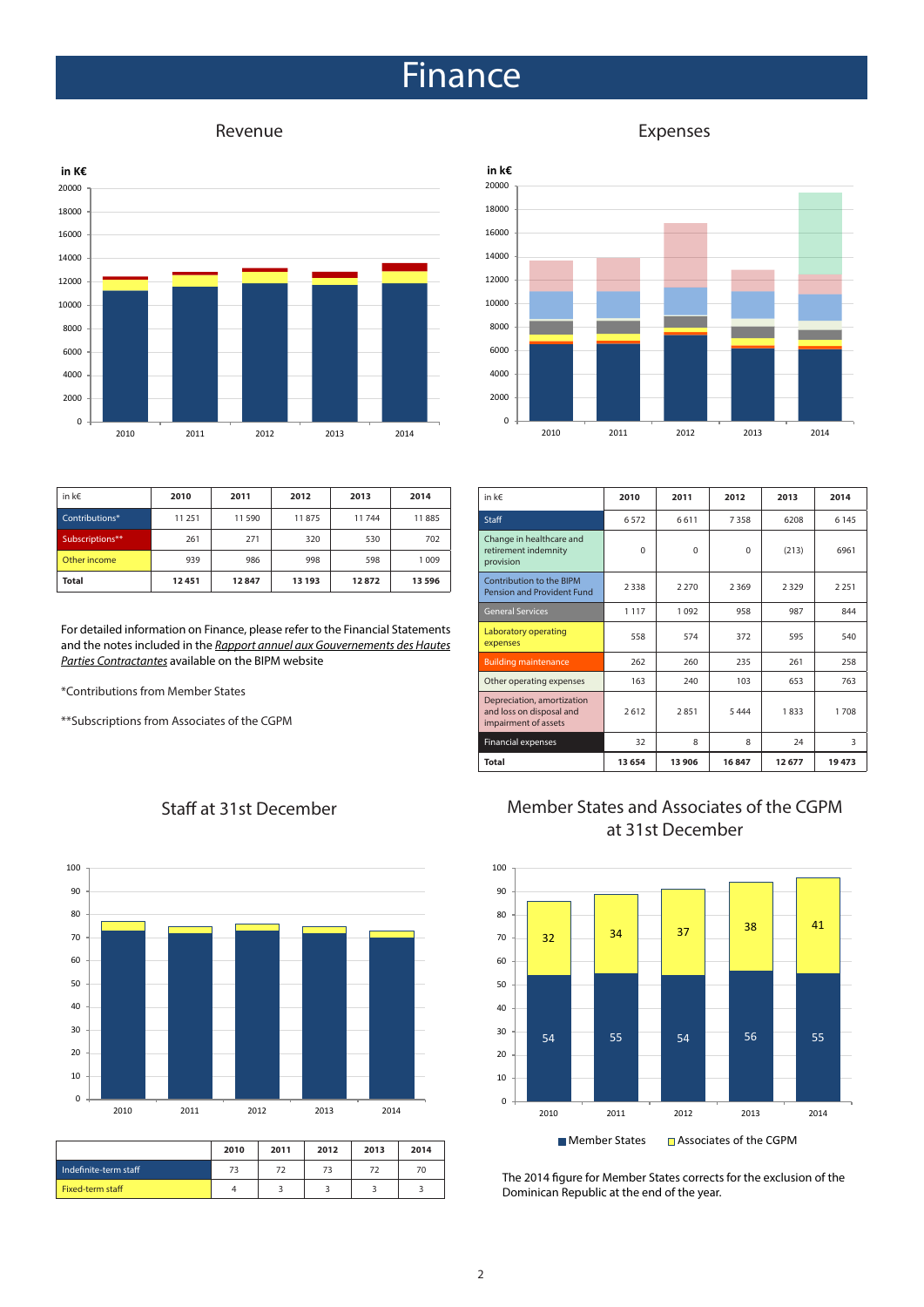## BIPM Calibrations and Study Notes



2010-2014 2014 - Breakdown by Department



### Comparisons coordinated by the BIPM



2010-2014 2014 - Breakdown by Department



## BIPM Publications



2010-2014 2014 - Breakdown by Department



■ Peer-reviewed ■ Metrologia Technical Supplement ■ Official ■ Conference proceedings

■ Peer-reviewed ■ Metrologia Technical Supplement ■ Official ■ Conference proceedings